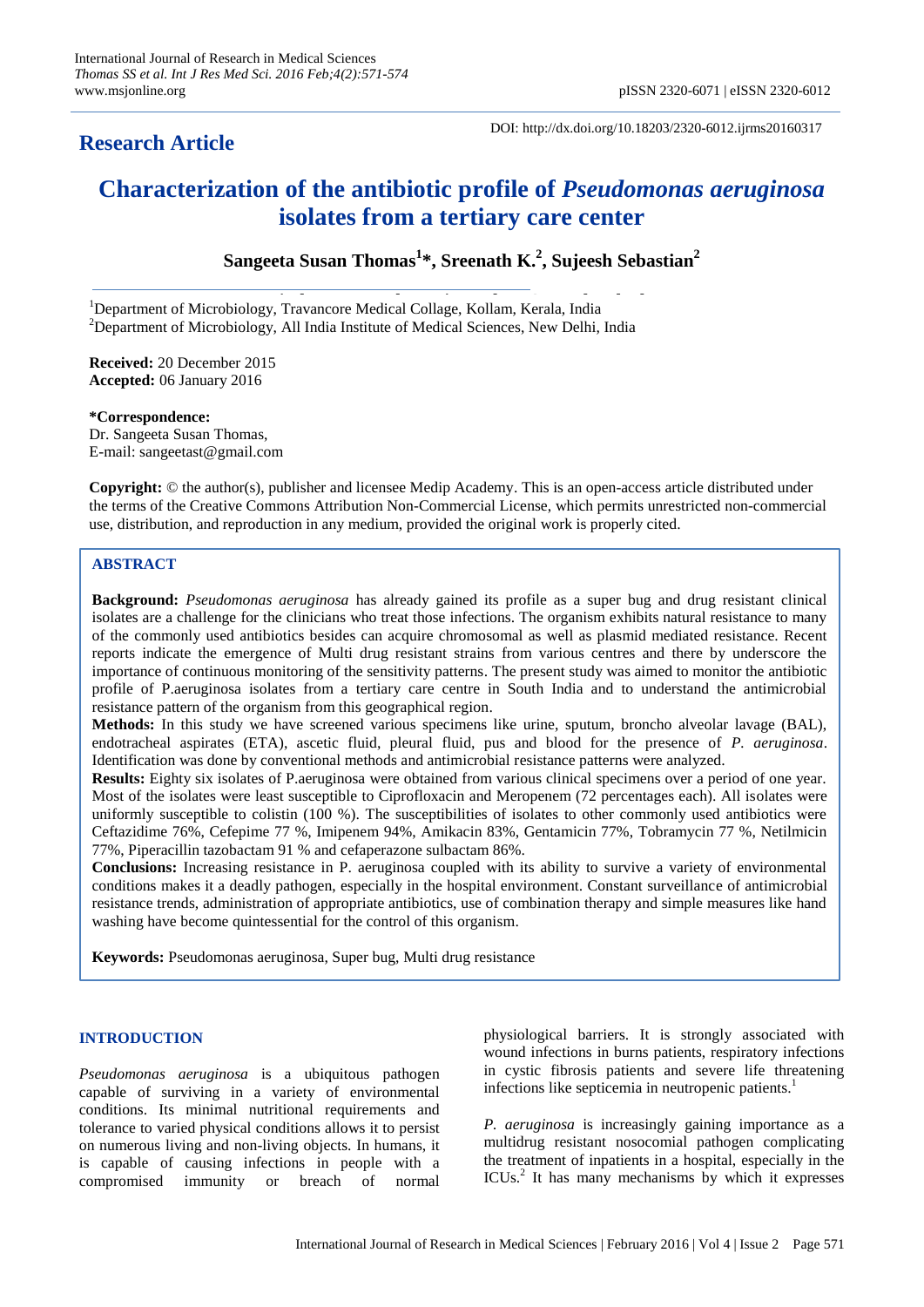antimicrobial resistance and the rapid spread of these isolates can be a cause of concern to the treating physicians. The organism is intrinsically resistant to aminopenicillins, first and second generation cephalosporins, ertapenem, tigecycline, cotrimoxazole and macrolides. It can also acquire chromosomal as well as plasmid mediated resistance. Multidrug efflux pumps confer resistance to b-lactams, flouroquinolones and aminoglycosides. Enzymatic inactivation by means of blactamases and aminoglycoside modifying enzymes are also employed by the organisms. In addition, other mechanisms include target modification such as gyr A and par C conferring resistance to flouroquinolones and porin loss leading to impermeability in case of carbapenems.<sup>3</sup>

Continuous monitoring of the antimicrobial profile of *P. aeruginosa* isolates is becoming a necessity due to potentially rapid spread of resistance, its ability to persist in the environment and the implications of infections on patient morbidity, mortality and health care costs.

# *Objectives*

This study was undertaken to monitor the antibiotic profile of *P. aeruginosa* isolates from a tertiary care centre in South India and to understand the current statistics of the antimicrobial resistance pattern of the organism from this geographical region.

# **METHODS**

The present study was conducted at a 700 bedded tertiary care facility in South India. We have screened all clinical samples submitted to our diagnostic laboratory for *P. aeruginosa* over a time span of one year. The samples recruited for this study were urine, sputum, broncheoalveolar lavage (BAL), endotracheal aspirates (ETA), ascetic fluid, pleural fluid, pus and blood specimens. All specimens were processed by standard microbiological procedures which include culture, biochemical characterization and sensitivity testing.

The genus *Pseudomonas* was identified by colony morphology (Growth on MacConkey medium which showed non lactose fermenting pale colonies), gram staining, motility, oxidase test and failure to ferment glucose. Speciation was done by a battery of tests which included indole test, Methyl red test, Citrate test, Urease test, reactions on Triple sugar iron agar, arginine dihydrolase activity, and reduction of nitrate to nitrite and production of a classical bluish green pigment. A total of 86 isolates of *P. aeruginosa* were obtained and fully characterized. Antimicrobial susceptibility testing of all isolates was performed by Kirby Bauer disc diffusion method according to CLSI guidelines (4). The following panel of antipseudomonal antibiotics was tested: Ceftazidime, Cefepime, Imipenem, Meropenem, Amikacin, Gentamicin, Tobramycin, Netilmicin,

Ciprofloxacin, Piperacillin tazobactam, Cefaperazone sulbactam and Colistin.

### **RESULTS**

All of the isolates were confirmed to be *P.aeruginosa* by the biochemical tests mentioned above. The sources of the various isolates are mentioned in Table 1. The isolates were most frequently obtained from respiratory samples which included sputum, BAL and endotracheal aspirates.

#### **Table 1: Sources of** *P. aeruginosa* **isolates.**

| <b>Specimen</b>                                   | No: of isolates $n$ $(\%)$ |
|---------------------------------------------------|----------------------------|
| Urine                                             | 15(17)                     |
| Pus, body fluids                                  | 34 (40)                    |
| Respiratory samples<br>(Sputum, ET aspirate, BAL) | 35(41)                     |
| <b>Blood</b>                                      | 2(2)                       |
| Total                                             | 86                         |

The overall susceptibility of all the isolates to the various antibiotics is demonstrated in Table 2. The isolates exhibit least susceptibility to Meropenem and Ciprofloxacin (72 percentages each) and all of them found to be sensitive to colistin.

## **Table 2: Percentage susceptibility of** *P. aeruginosa* **isolates from all clinical samples.**

| <b>Antibiotic</b>       | Susceptibility (%) |
|-------------------------|--------------------|
| Ceftazidime             | 76                 |
| Cefepime                | 77                 |
| Imipenem                | 94                 |
| Meropenem               | 72                 |
| Amikacin                | 83                 |
| Gentamicin              | 77                 |
| Tobramycin              | 77                 |
| Netilmycin              | 77                 |
| Ciprofloxacin           | 72                 |
| Piperacillin Tazobactam | 91                 |
| Cefaperazone Sulbactam  | 86                 |
| Colistin                | 100                |

The susceptibility of the various isolates to the tested antibiotics with respect to their sources has been given in Table 3. The isolates from the urine sample showed the least susceptibility to almost all tested antibiotics except for colistin. All the isolates were susceptible to colistin.

# **DISCUSSION**

*P. aeruginosa* has established itself as a significant pathogen in the hospital environment and is a dreaded complication in patients admitted in intensive care units. From the 86 strains of *P. aeruginosa* isolated in our laboratory, the majority was recovered from respiratory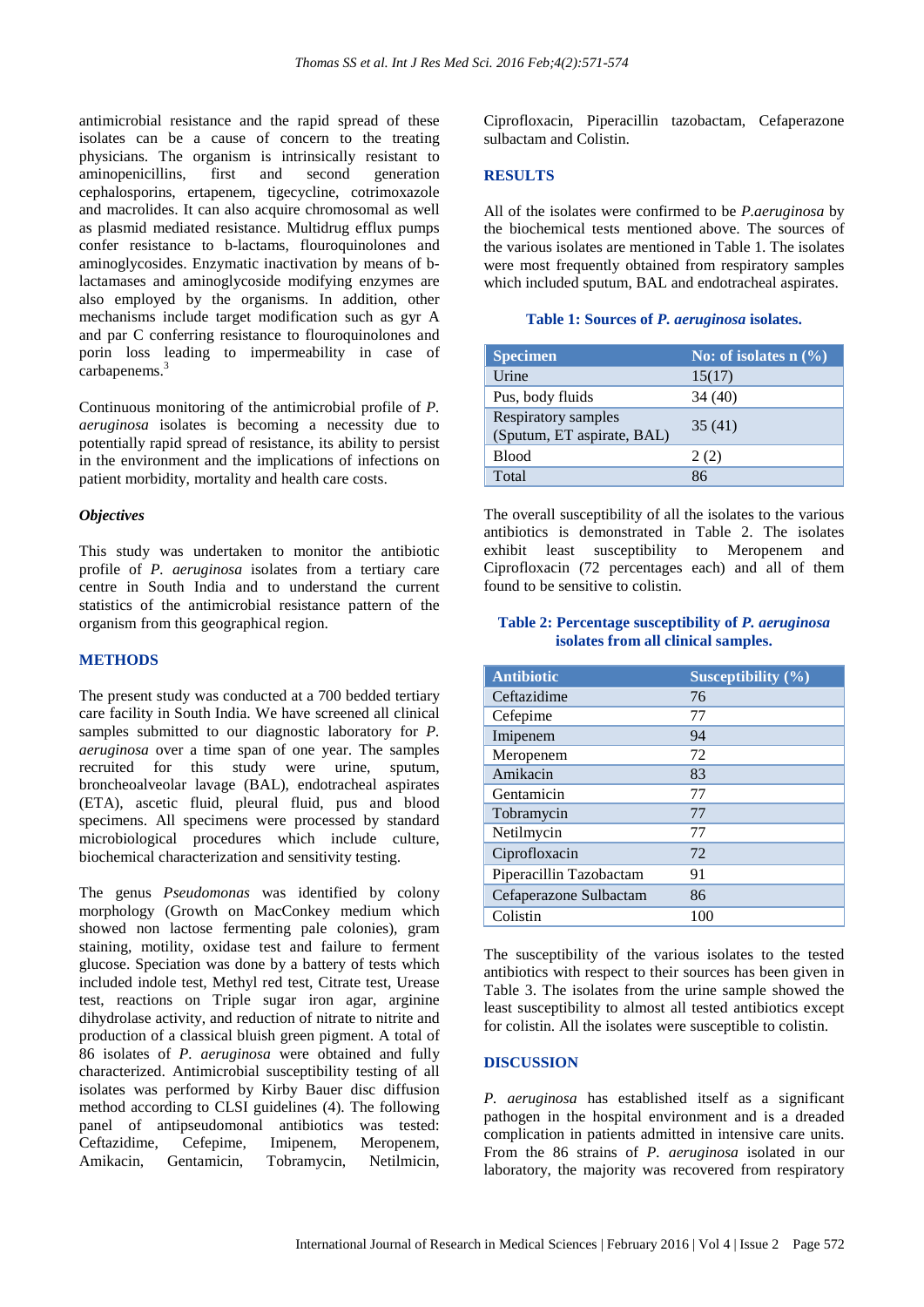samples which include sputum, broncheoalveolar lavage and endotracheal aspirate samples. This was followed by wound swabs and urine samples. Only two isolates were recovered from blood culture samples. These findings are consistent with the isolation rates from different samples as shown by different studies in India such as Mohanasoundaram and Arora et al.<sup>5</sup>

**Table 3: Susceptibility (%) of** *P. aeruginosa* **isolates with respect to the source of isolates.**

|                        | CAZ | <b>FEP</b> | IMI | <b>MEM</b> | <b>AMK</b> | <b>GEN</b> | <b>TOB</b> | <b>NET</b> | $\mathbf{CIP}$ | <b>PT</b> | <b>CSL</b> | <b>COL</b> |
|------------------------|-----|------------|-----|------------|------------|------------|------------|------------|----------------|-----------|------------|------------|
| Respiratory<br>samples | 77  | 77         | 94  | 77         | 89         | 77         | 77         |            |                | 94        | 89         | 100        |
| Urine                  | 67  | 67         | 80  | 47         | 53         | 53         | 53         | 53         | 40             | 67        | 67         | 100        |
| Pus, body fluids       | 77  | 79         | 100 | 77         | 88         | 82         | 82         | 85         | 79             | -97       | 91         | 100        |
| <b>Blood</b>           | 100 | 100        | 100 | 100        | 100        | 100        | 100        | 100        | 100            | 100       | 100        | 100        |

(CAZ: Ceftazidime, FEP: Cefepime, IMI: Imipenem, MEM: Meropenem, AMK: Amikacin, GEN: Gentamicin, TOB: Tobramycin, NET: Netilmicin, CIP: Ciprofloxacin, P/T: Piperacillin Tazobactam, CSL: Cefaperazone Sulbactam, COL: Colistin)

The resistance patterns and isolation rates of *P. aeruginosa* varies regionally. Hence, increasing importance has been placed on the careful monitoring of antimicrobial resistance patterns of *P. aeruginosa* isolates for appropriate empirical as well as targeted treatment of the same. Being a member of the non-fermenter group of organisms, *P. aeruginosa* has a unique outer membrane that restricts the entry of macromolecules like antibiotics and hence confers it with a considerable degree of intrinsic resistance.<sup>6</sup> Other factors with secondary importance contributing to intrinsic resistance are efflux pumps and enzymatic inactivations.<sup>7</sup>

The overall resistance pattern of all isolates reveal the most resistance to flouroquinolones with only 72% of the total isolates showing susceptibility to ciprofloxacin. This finding correlates with the study results of Senthamarai et al from Kanchipuram in South India, <sup>8</sup> who showed resistance rates of 64% with ciprofloxacin and Chaudhari *et al* who demonstrated least susceptibility to ciprofloxacin among their isolates.<sup>9</sup> Principal modes of flouroquinolone resistance in *P. aeruginosa* is due to target modifications in DNA gyrase (gyr A) and topoisomerase IV(par C) or mutations in regulatory genes for efflux pumps that reduce intracellular concentrations of the antibiotic.<sup>10</sup>

All isolates were susceptible to colistin. Following colistin, the isolates were most susceptible to the blactam agents imipenem, cefaperazone-sulbactam and piperacillin-tazobactam. The relatively low resistance of *P. aeruginosa* to b-lactam agents is also demonstrated by the study conducted by Rakesh et al from a tertiary care centre in Ahmadabad. The main mechanism of resistance to b-lactams is due to the production of b-lactamase enzymes belonging to the various families.<sup>11</sup>

Among the aminoglycosides the isolates were most susceptible to amikacin (83% were susceptible) with comparable sensitivity for gentamicin, tobramycin and netilmicin. This is in comparison with the earlier published reports from India such as by Smitha et  $al<sup>12</sup>$  and Javiya et al.<sup>13</sup> The aminoglycoside modifying enzymes are classified into three major classes of drugs, namely, aminoglycoside phosphoryl transferase enzymes, aminoglycoside acetyltransferase enzymes and aminoglycoside nucleotidyltransferase enzymes.

The antimicrobial resistance pattern reveals a specimen to specimen variation. More resistance was seen among isolates from urinary infections. Both the isolates from the blood samples were susceptible to all tested antibiotics. The isolates from respiratory samples and pus samples had comparable sensitivity but the respiratory isolates showed more resistance to aminoglycosides than the isolates from pus samples.

Multidrug resistance in *P. aeruginosa* is increasing in prevalence as evidenced by surveillance studies. Our centre reported a prevalence of 24.4% multidrug resistant *P. aeruginosa* isolates among the total isolates. This is in compliance with the findings by Flamm et al who reported rates of multidrug resistance in *P. aeruginosa* ranging from 23 to 26%.

# **CONCLUSIONS**

Increasing resistance in *P. aeruginosa* coupled with its ability to survive a variety of environmental conditions makes it a deadly pathogen, especially in the hospital environment. Constant surveillance of antimicrobial resistance trends, administration of appropriate antibiotics, use of combination therapy and simple measures like hand washing have become quintessential for the control of this organism.